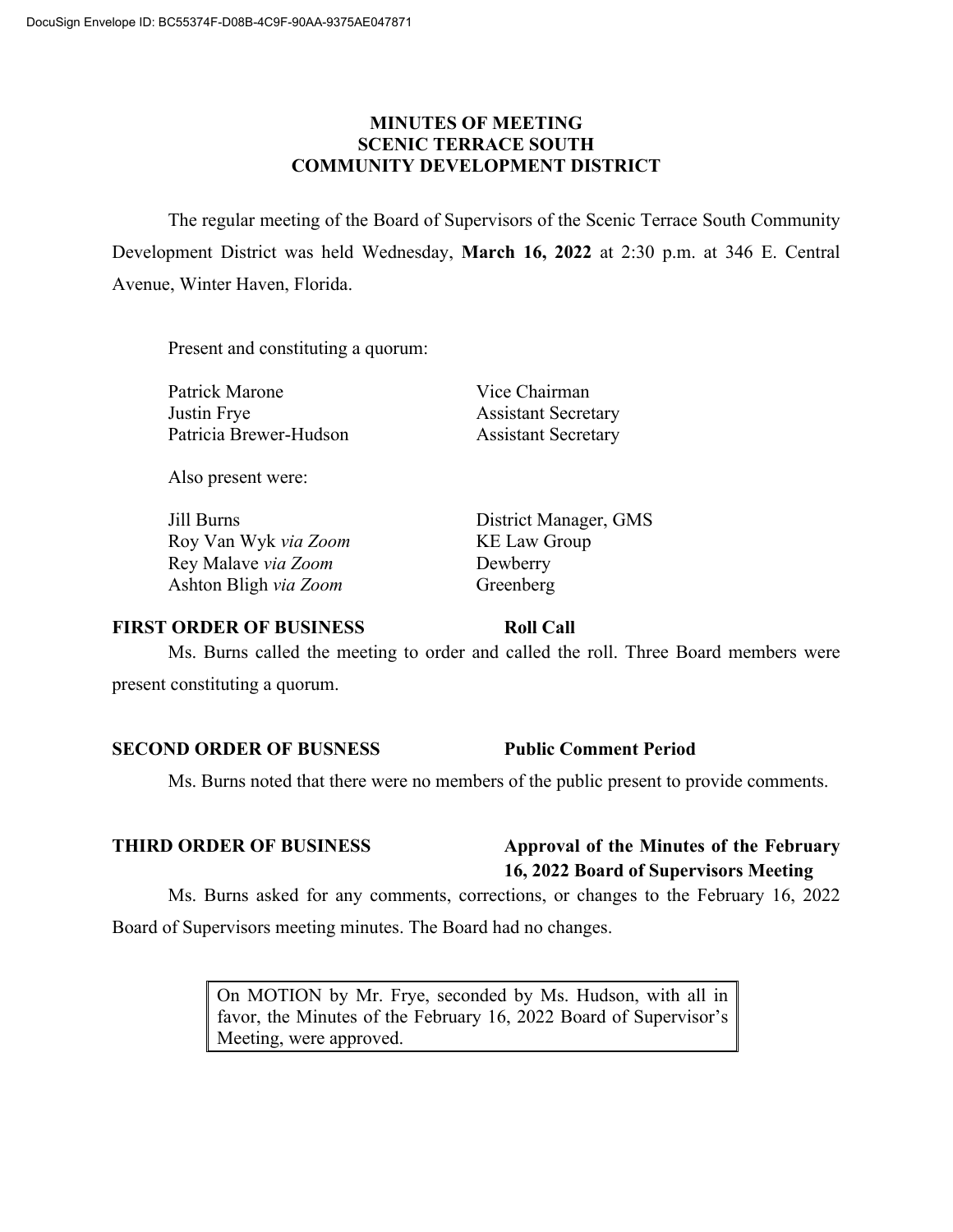# **FOURTH ORDER OF BUSINESS Consideration of Resolution 2022-40 Amending the Delegation Resolution**

Ms. Bligh presented the resolution, noting it revised the delegation resolution due to an increase in the amount that they would be issuing due to additional fees. Ms. Burns asked for a motion to approve.

> On MOTION by Mr. Marone, seconded by Mr. Frye, with all in favor, Resolution 2022-40 Amending the Delegation Resolution, was approved.

# **FIFTH ORDER OF BUSINESS Consideration of Resolution 2022-41 Supplemental Assessment Resolution**

Ms. Burns presented the resolution, noting that the terms were attached as exhibits with a closing date of April 6. She asked for any questions, and hearing none, asked for a motion to approve.

> On MOTION by Mr. Frye, seconded by Mr. Marone, with all in favor Resolution 2022-41 Supplemental Assessment Resolution, was approved.

# **SIXTH ORDER OF BUSINESS Consideration of Forms of Series 2022 Developer Agreements:**

### **A. True-Up Agreement**

Ms. Burns presented the agreement, noting that it was with Atlantic Blue Communities II,

LLC.

### **B. Collateral Assignment Agreement**

Ms. Burns presented the agreement, noting that in the event of a default, the landowner would assign certain development rights to the District to allow the District or a third-party to complete the project.

### **C. Completion Agreement**

Ms. Burns presented the agreement, noting that it allowed the landowner and the District to agree that the District would be obligated to issue no more than \$22,350,000 in bonds to fund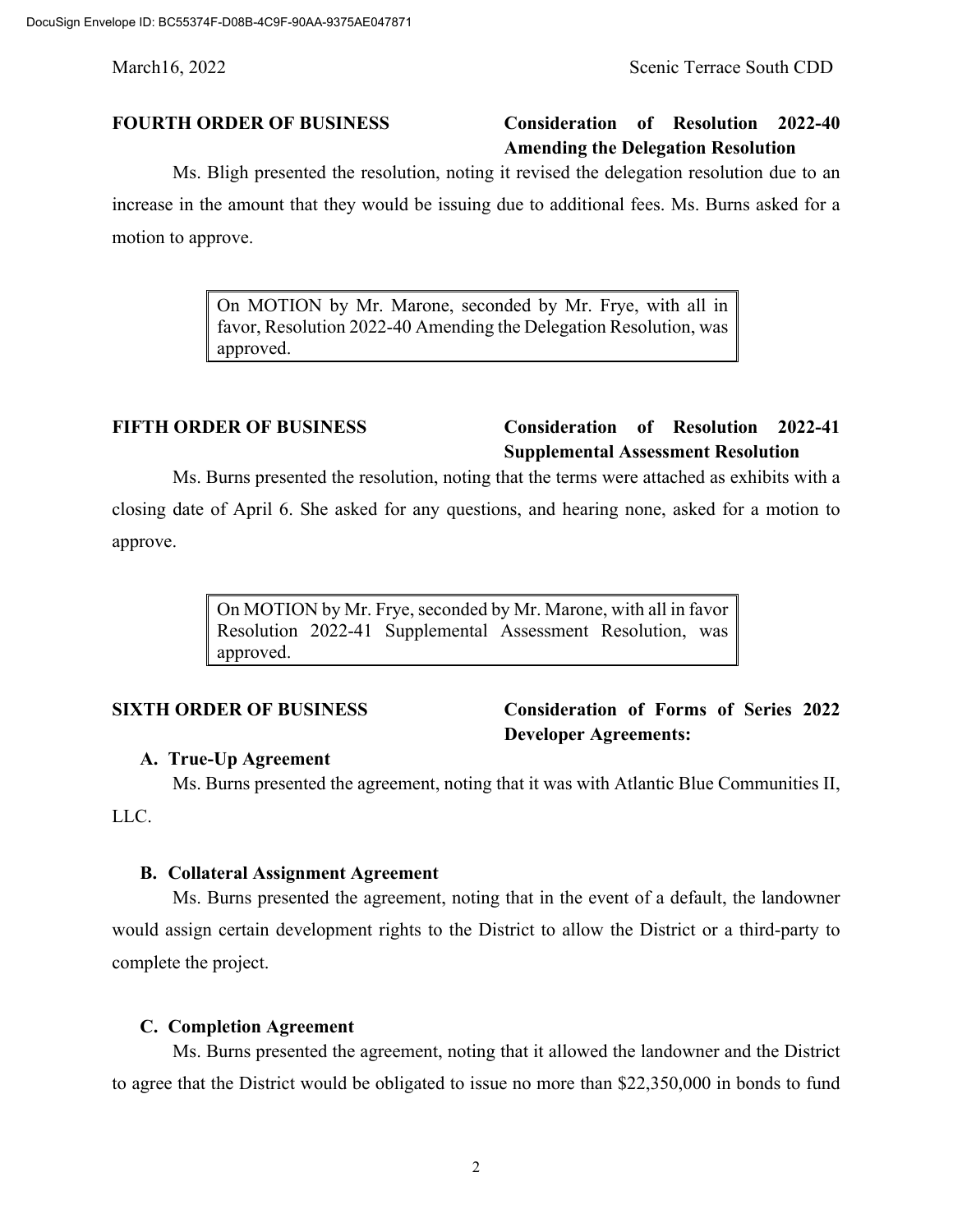the Series 2022 project, as well as that the landowner would provide funds to the District to complete the project if needed.

## **D. Acquisition Agreement**

Ms. Burns presented the agreement, noting that the landowner advanced funds for the construction of the project, and that the agreement allowed the District to acquire the work product or any improvements that have been accepted.

## **E. Declaration of Consent**

Ms. Burns presented the agreement, noting that the landowner confirmed that the special assessment imposed by the Board were in accordance with Florida law.

Ms. Burns asked for any questions, and hearing none, asked for a motion to approve.

On MOTION by Mr. Marone, seconded by Ms. Hudson, with all in favor, the Forms of Series 2022 Developer Agreements, were approved in substantial form.

**SEVENTH ORDER OF BUSINESS Consideration of Work Order from Dewberry to Provide Professional Consulting Services**

Ms. Burns presented the work order, noting that it was just for general services. She asked for a motion to approve.

> On MOTION by Mr. Marone, seconded by Mr. Frye, with all in favor, Work Order from Dewberry to Provide Professional Consulting Services, was approved.

# **EIGHTH ORDER OF BUSINESS Consideration of Resolution 2022-42 Authorizing the Use of Electronic Documents and Signatures**

Ms. Burns presented the resolution, noting it would allow the district to use DocuSign as opposed to physical signatures.

> On MOTION by Mr. Frye, seconded by Mr. Marone, with all in favor, Resolution 2022-42 Authorizing the Use of Electronic Documents and Signatures, was approved.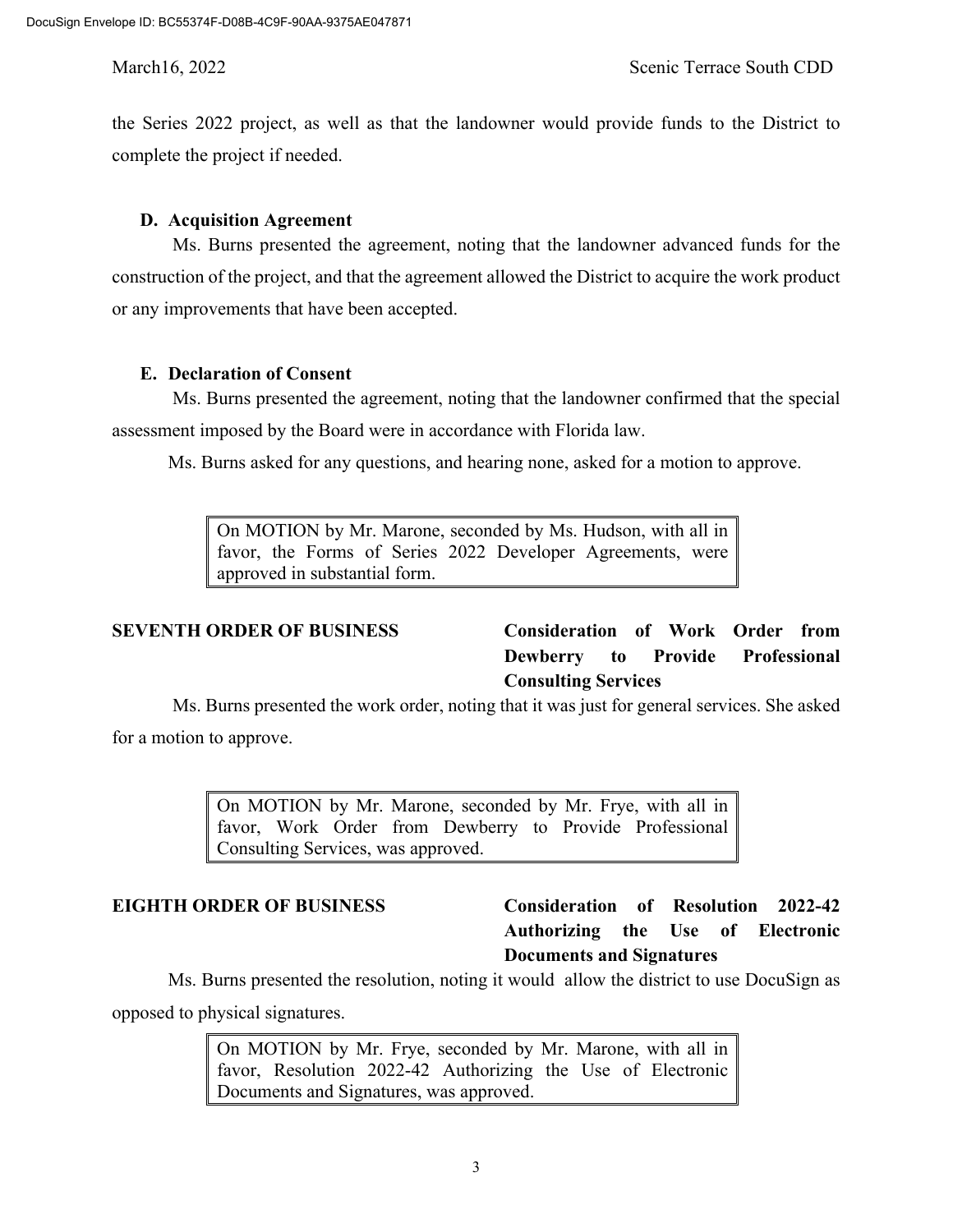# **NINTH ORDER OF BUSINESS Consideration of Construction Funding Agreement for Phases 1 through 3 – ADDED**

Ms. Burns presented the agreement, noting that it was through Atlantic Blue Communities

II, LLC. The agreement allowed the company to fund any construction-related expenses.

On MOTION by Mr. Marone, seconded by Mr. Frye, with all in favor, Construction Funding Agreement for Phases 1 through 3, was approved.

# **TENTH ORDER OF BUSINESS Consideration of Temporary Construction and Access Easement Agreement for Phases 1 through 3 – ADDED**

Ms. Burns noted the agreement allowed the landowner to grant the District a temporary

non-exclusive construction and access easement until the construction was completed or until the District acquired the area.

> On MOTION by Mr. Frye, seconded by Ms. Hudson, with all in favor, Temporary Construction and Access Easement Agreement for Phases 1 through 3, was approved.

# **ELEVENTH ORDER OF BUSINESS Staff Reports**

### **A. Attorney**

Mr. Van Wyk stated he had nothing further to report.

### **B. Engineer**

Mr. Malave did not have anything to present to the Board but offered to answer any questions.

# **C. District Manager's Report**

# **i. Approval of Check Register**

Ms. Burns presented the check register, noting the total amount was \$41,722. She asked for a motion to approve.